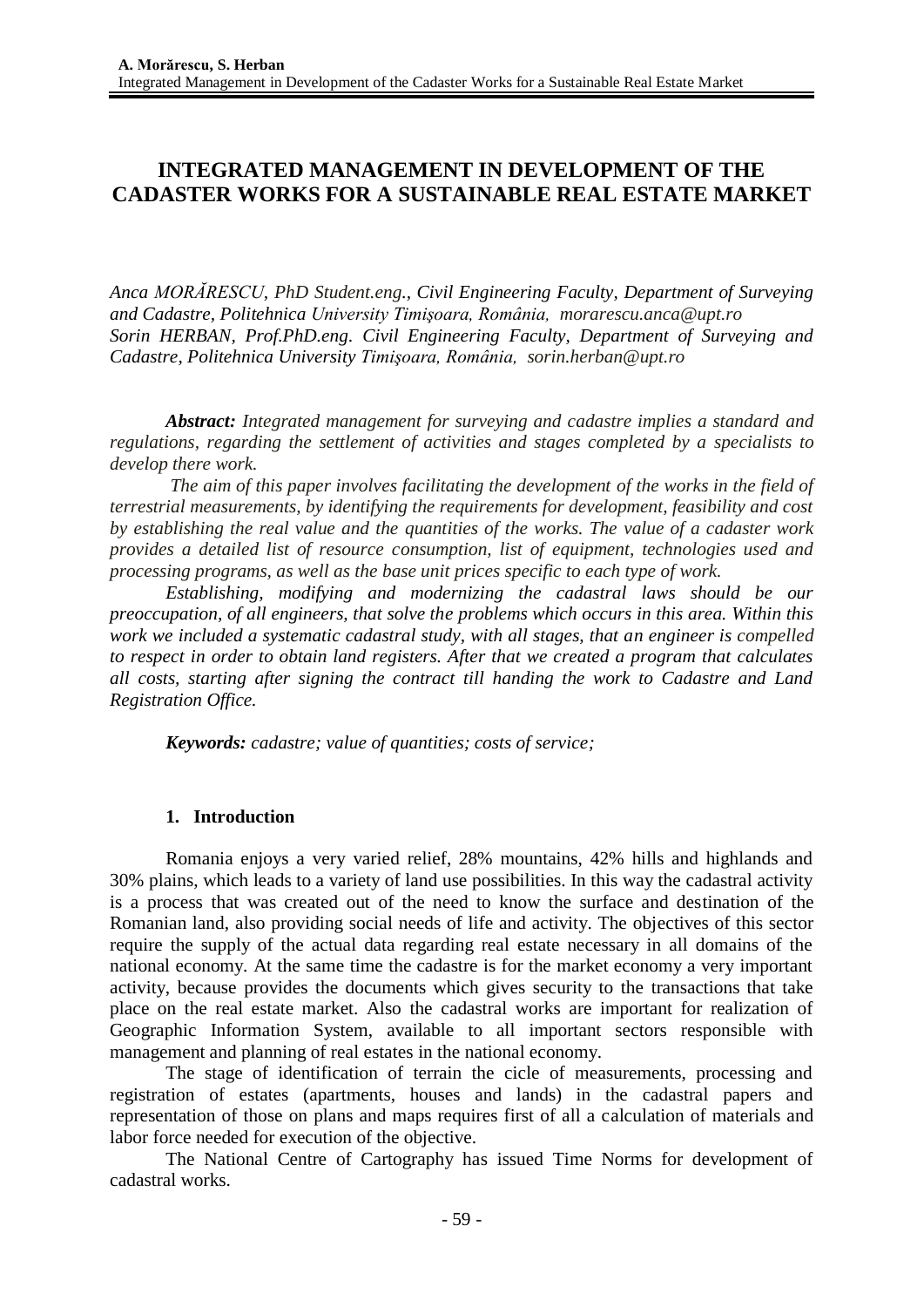

Fig.1. Sistematic works of cadastre in Arad county

Time Norms refers to execution and check of works in geodesy and cartography and the National Centre of Cartography is the unique executive institution. They are expressed in Conventional Medium Hours (CMH) of operations that contains measurements and data processing. Based on this CMH can be established orientative values of reference about activities that sustains realization of projects, study themes, execution, creating, presentation, negotiating offers and signed contracts.

Time Norms are divided into articles that contains operations and specific procedures for realising geodetic, topographic, photogrammetric, remote sensing named specialized works.

The invoice of quantities is a document of anticipated evaluation of the material cost and the labor force necessary for execution of a work. Punctual, the invoice of quantities also represents the technical-economic documentation which establish the cost of a work on the basis of the execution and settlement.



Fig.2. Value of quantities relevance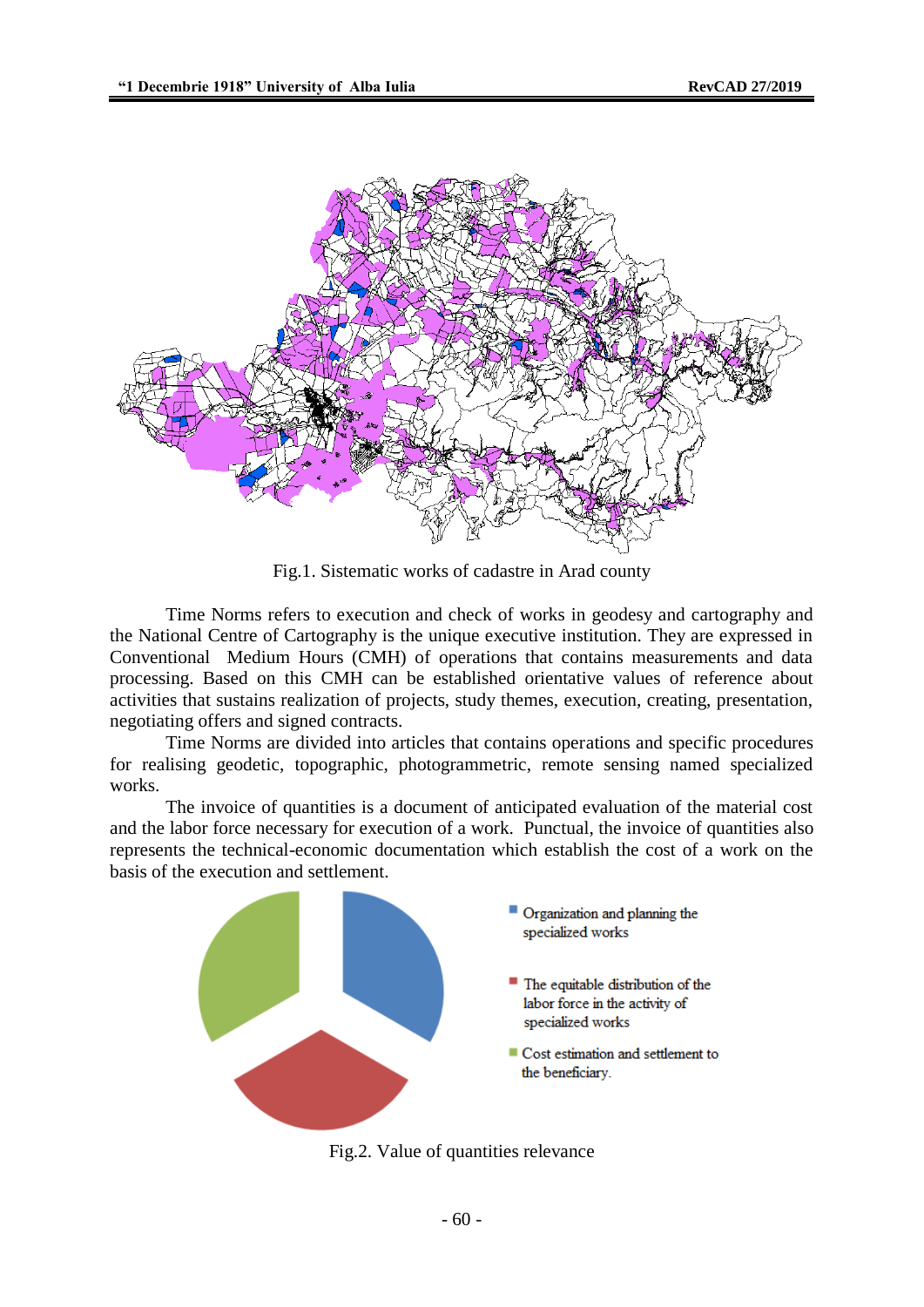# **2. A Case study: Integrated Management in Development of the Cadaster Works for a Zone of Arad County**

The study zone for determining the value of quantities is located in Șeitin village from Arad County. Arad County is situated in western Romania and covers Crisana and Banat territories.

In order to obtain the program which generate the value of quantities where followed the next steps. In first stage were studied all necessary rules for realising a sistematic cadastral work, based on the order 979 from 05.08.2016 named "Tehnical specifications of realising cadastral sistematic works on cadastral sectors for obtaining cadastral register financed by Cadastre and Land Registration Office and Time Norms elaborated by National Centre of Cartography.



Fig.3. Location of village Șeitin, county Arad

In the second stage the calculation program is created in Visual Studio 2017 using C# programming language.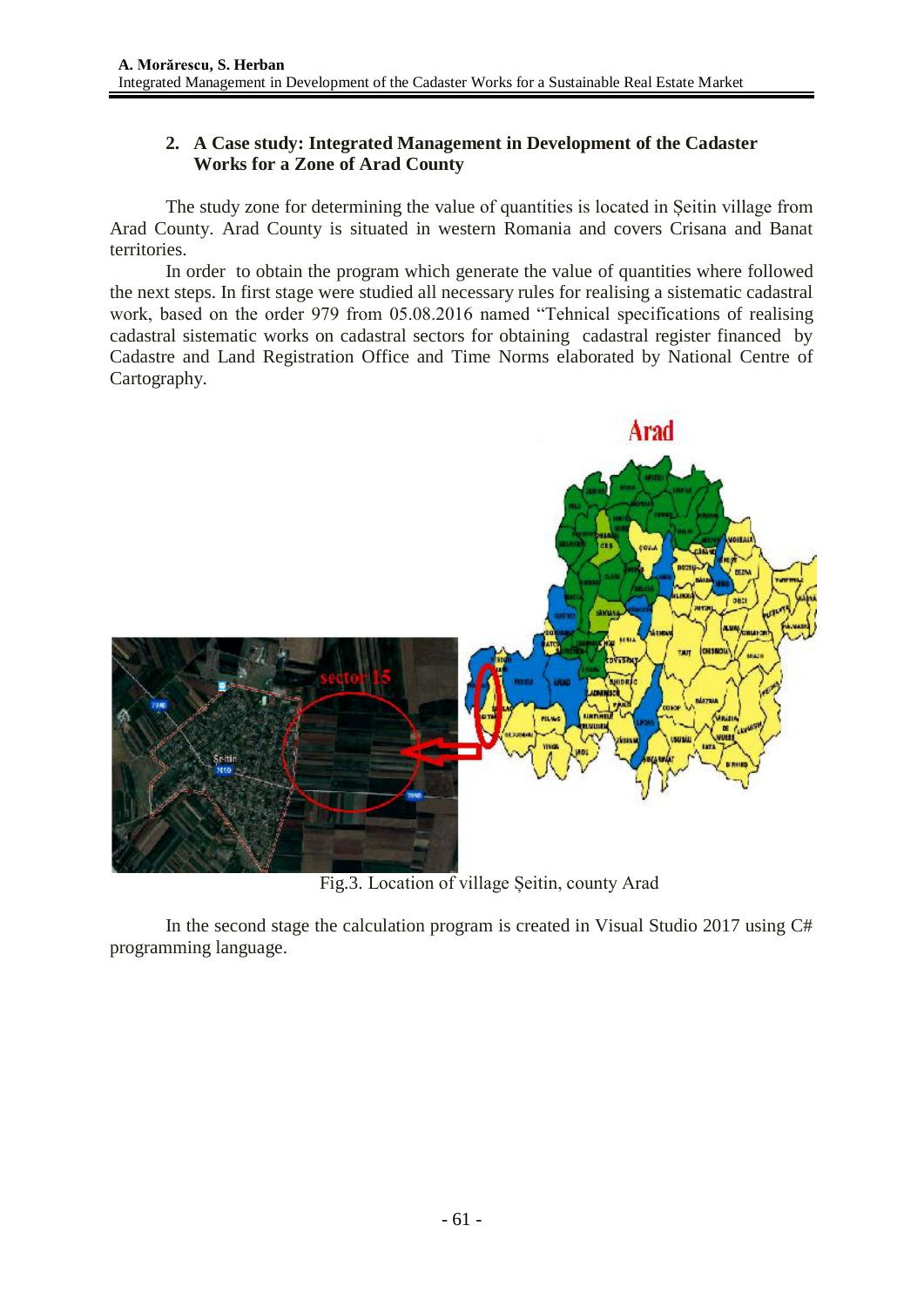| ⊠∣<br>File<br>ें ०                   | Edit |              | calcul_deviz - Microsoft Visual Studio |  | - ◎   舒 - ✿ 〓 〓   <mark>9 - ୯ -   Debug -  </mark> Any CPU |  |                         | View Project Build Debug Team Format Tools Test Analyze Window<br>▔▔▔▘ <mark>▶</mark> Start - │ ♬ –▒ ┾ │ ⊨ ‡ =i   Ti ++ ⊥ │  ☆  エ ∑े | Help |                                                        |          |   |
|--------------------------------------|------|--------------|----------------------------------------|--|------------------------------------------------------------|--|-------------------------|--------------------------------------------------------------------------------------------------------------------------------------|------|--------------------------------------------------------|----------|---|
| Server Explorer Toolbox Data Sources |      | <b>Porm1</b> | Form1.cs [Design]* $\pm \times$        |  | reite                                                      |  | $\overline{\mathbf{H}}$ |                                                                                                                                      |      | $\blacksquare$<br>$\qquad \qquad \Box$<br>$\checkmark$ | $\Sigma$ |   |
|                                      |      |              |                                        |  |                                                            |  |                         |                                                                                                                                      |      |                                                        |          | þ |
|                                      |      |              |                                        |  |                                                            |  |                         |                                                                                                                                      |      |                                                        |          |   |

Fig.4. Program interface

The next stage is to connect the program to an Excel database from where data table and final calculation were extracted.

Database were realized, based on Time Norms emitted by National Centre of Cartography and contain all steps for realising all specialized works, unit of measurements, time norms per unit of measurements, estimated quantities and consumed time for execution of operations.

|                                                          | Home                                                                                                | Insert |                              | Page Layout                                      | Data<br><b>Formulas</b>   |                       | Review   | View          |   |                      | ⊸ Cut                                                 | Calibri                     |                     | יני µי          |    |  | $\equiv$         |                              | 雷 Wrap Text    |     | General                  |              |        |                                          |  |
|----------------------------------------------------------|-----------------------------------------------------------------------------------------------------|--------|------------------------------|--------------------------------------------------|---------------------------|-----------------------|----------|---------------|---|----------------------|-------------------------------------------------------|-----------------------------|---------------------|-----------------|----|--|------------------|------------------------------|----------------|-----|--------------------------|--------------|--------|------------------------------------------|--|
|                                                          | ¼ Cut<br><b>Ea</b> Copy                                                                             |        | Calibri                      | $\cdot$ 11                                       | $\mathbf{A}$ $\mathbf{A}$ | $\equiv$<br>$\equiv$  | $\equiv$ | $\mathcal{D}$ | 冒 |                      | <b>E</b> Copy<br><b>S</b> Format Painter<br>Clipboard |                             | $H/I$ $T$ -<br>Font | $\frac{1}{2}$ . | А. |  |                  | 朝着 南海 高い<br><b>Alignment</b> | Merge & Center | 局   | $S - Y$<br><b>Number</b> | $\mathbf{I}$ | $+9.9$ | Formatting * as Table * Style:<br>Styles |  |
| Paste                                                    | Format Painter                                                                                      |        | $B$ $I$ $U$ $\sim$           | $\mathbb{H}$ $\gamma$                            | ⇘<br>A                    | まま                    |          | 復建            | 醒 |                      | D <sub>16</sub>                                       | $\mathbf{v}$ ( $\mathbf{v}$ |                     |                 |    |  |                  |                              |                |     |                          |              |        |                                          |  |
|                                                          | <b>Clipboard</b>                                                                                    | 履      |                              | Font                                             | 亙                         |                       |          | Alignment     |   |                      |                                                       |                             |                     |                 |    |  |                  |                              |                |     |                          |              |        |                                          |  |
|                                                          | <b>H13</b>                                                                                          |        | $-(x \vee f)$                |                                                  |                           |                       |          |               |   |                      |                                                       |                             |                     |                 |    |  |                  |                              |                |     |                          |              |        |                                          |  |
|                                                          |                                                                                                     |        |                              |                                                  |                           |                       |          |               |   |                      |                                                       |                             |                     |                 |    |  |                  |                              |                |     |                          |              | R      |                                          |  |
|                                                          |                                                                                                     |        |                              |                                                  |                           |                       |          |               |   |                      | 15 Tehnologia Informației și Comunicațiilor           |                             |                     |                 |    |  |                  |                              |                |     |                          |              |        |                                          |  |
|                                                          | A                                                                                                   | B      | c                            | D                                                | E                         |                       | F        |               |   | 17                   | <b>Cercetare</b><br>Verificarea lucrărilor            |                             |                     |                 |    |  |                  |                              |                |     |                          |              |        |                                          |  |
|                                                          |                                                                                                     |        |                              |                                                  |                           |                       |          |               |   | 18                   |                                                       |                             |                     |                 |    |  |                  |                              |                |     |                          |              |        |                                          |  |
|                                                          |                                                                                                     |        | Unitatea de măsură : punctul |                                                  |                           |                       |          |               |   |                      |                                                       |                             |                     |                 |    |  |                  |                              |                |     | lanuarie                 |              |        | 35%                                      |  |
|                                                          |                                                                                                     |        |                              |                                                  | <b>FORMATIA DE LUCRU</b>  |                       |          |               |   |                      |                                                       |                             |                     |                 |    |  | <b>Tebruarie</b> |                              |                | 35% |                          |              |        |                                          |  |
|                                                          |                                                                                                     |        |                              |                                                  |                           |                       |          |               |   | 21                   | <b>Martie</b>                                         |                             |                     |                 |    |  |                  | 25%                          |                |     |                          |              |        |                                          |  |
|                                                          |                                                                                                     |        |                              |                                                  |                           |                       |          |               |   | 22                   |                                                       |                             |                     |                 |    |  |                  |                              |                |     | Aprilie                  |              |        |                                          |  |
|                                                          |                                                                                                     |        | Calificarea executantilor    |                                                  |                           | Numărul de executanti |          |               |   |                      |                                                       |                             |                     |                 |    |  |                  |                              |                |     | Octombric                |              |        |                                          |  |
|                                                          | $\frac{4}{5}$ $\frac{5}{6}$ $\frac{6}{7}$ $\frac{8}{9}$ $\frac{9}{0}$ $\frac{0}{1}$<br>Inginer<br>1 |        |                              |                                                  |                           |                       |          |               |   |                      |                                                       |                             |                     |                 |    |  |                  | <b>Noiembrie</b>             |                |     | 15%                      |              |        |                                          |  |
| <b>Muncitor topograf</b><br>1                            |                                                                                                     |        |                              |                                                  |                           |                       |          |               |   | 25<br>$\overline{a}$ | Ses si deal                                           |                             |                     |                 |    |  | Decembrie        |                              |                | 30% |                          |              |        |                                          |  |
|                                                          |                                                                                                     |        |                              |                                                  |                           |                       |          |               |   |                      |                                                       |                             |                     |                 |    |  |                  |                              |                |     |                          |              |        |                                          |  |
|                                                          |                                                                                                     |        |                              | Pregătirea și derularea contractelor de execuție |                           |                       |          |               |   |                      |                                                       |                             |                     |                 |    |  |                  |                              |                |     | lanuarie<br>Februarie    |              |        | 40%<br>40%                               |  |
|                                                          |                                                                                                     |        |                              |                                                  |                           |                       |          |               |   |                      |                                                       |                             |                     |                 |    |  | <b>Martie</b>    |                              |                | 30% |                          |              |        |                                          |  |
|                                                          | Project pentru retele geodezice                                                                     |        |                              |                                                  |                           |                       |          |               |   |                      |                                                       |                             |                     |                 |    |  |                  |                              |                |     | Aprille                  |              |        | 20%                                      |  |
| Proiect pentru nivelment geometric                       |                                                                                                     |        |                              |                                                  |                           |                       |          |               |   |                      |                                                       |                             |                     |                 |    |  |                  |                              |                |     | Octombrie                |              |        | 10%                                      |  |
| Proiect pentru rețeaua de sprijin, îndesire și ridicare  |                                                                                                     |        |                              |                                                  |                           |                       |          |               |   |                      |                                                       |                             |                     |                 |    |  |                  |                              |                |     | Noiembrie                |              |        | 20%                                      |  |
| Proiect pentru executarea lucrărilor de aerofotografiere |                                                                                                     |        |                              |                                                  |                           |                       |          |               |   |                      |                                                       |                             |                     |                 |    |  |                  |                              |                |     | Decembrie                |              |        | 35%                                      |  |
|                                                          | Project pentru executarea lucrărilor/planurilor topografice/cadastrale/tematice                     |        |                              |                                                  |                           |                       |          |               |   |                      |                                                       |                             |                     |                 |    |  |                  |                              |                |     |                          |              |        |                                          |  |
|                                                          |                                                                                                     |        |                              |                                                  |                           |                       |          |               |   |                      |                                                       |                             |                     |                 |    |  |                  |                              |                |     |                          |              |        |                                          |  |

Fig.5. Excel database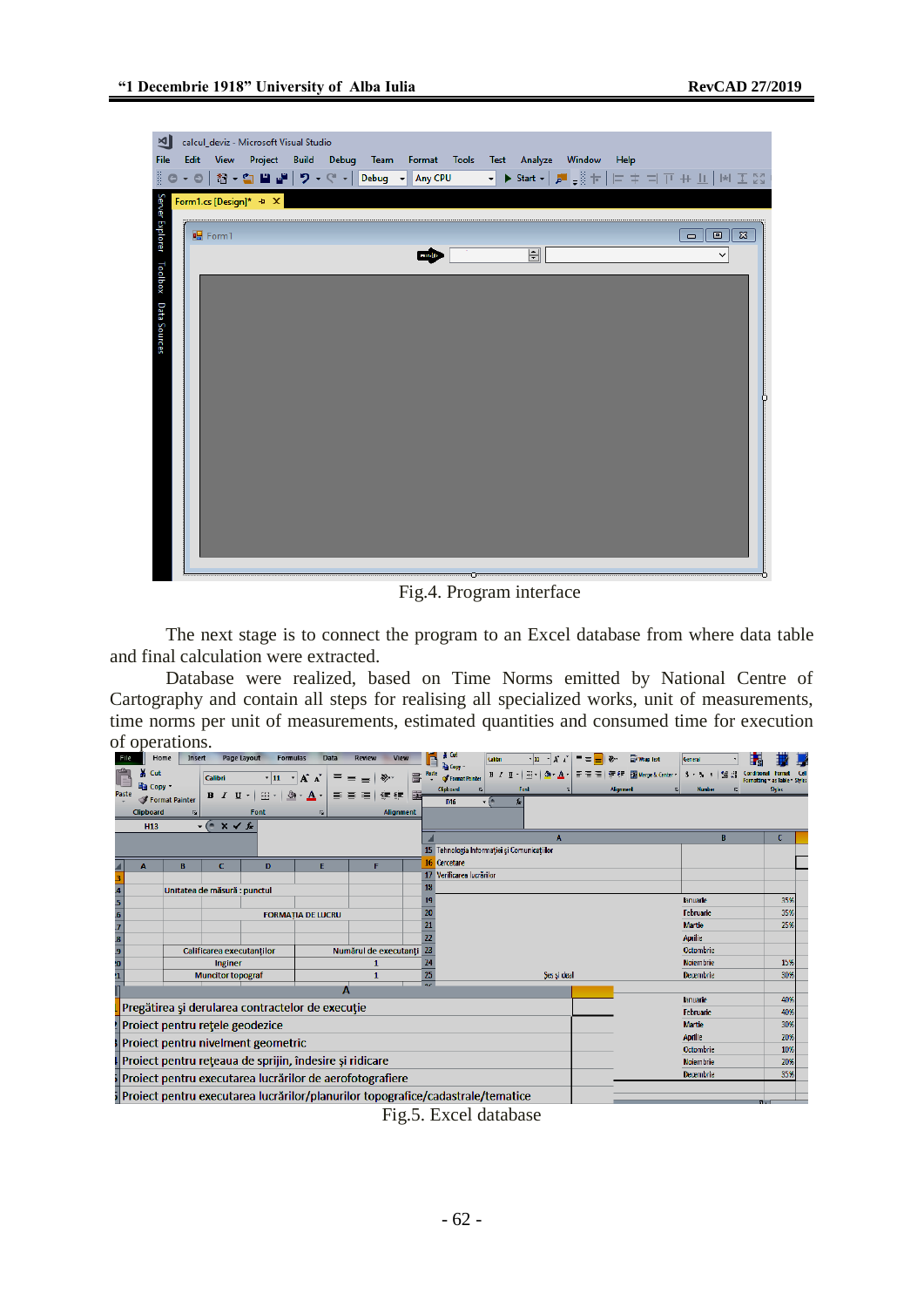Another stage contains the choice of work theme and operations. In the program are introduced the preparatory operations of land, office, taxes levied by the state, the materials used, general costs, travel expenses, payment to the institutions with which they collaborate.

| <b>Pull</b> Form1 |                |                                                              |                                |                                       |                         |                                                              | п | ×    |  |  |  |
|-------------------|----------------|--------------------------------------------------------------|--------------------------------|---------------------------------------|-------------------------|--------------------------------------------------------------|---|------|--|--|--|
|                   |                |                                                              |                                | H                                     | Lucrari de teren        |                                                              |   |      |  |  |  |
|                   | Nr<br>Cit      | Articol de deviz (operatiuni executabile)                    | <b>Unitate</b><br>de<br>masura | Norme timp<br>pe unitate<br>de masura | Cantitati<br>estimative | Timp consumat<br>pentru executarea<br>operatiunilor (Ore-OM) |   |      |  |  |  |
|                   |                | Recunoasterea terenului                                      | hectarul                       | 0.006                                 | 2500                    | 15                                                           |   |      |  |  |  |
|                   | $\overline{2}$ | Realizarea retelei de sprijin                                | punctul                        | 0.8                                   | 30                      | 24                                                           |   |      |  |  |  |
|                   | 3              | realizarea profitelor si ridicarilor cu statia total punctul |                                | 0.004                                 | 10000                   | 40                                                           |   |      |  |  |  |
|                   | 4              | Realizarea profitelor                                        | km                             | 0.2                                   | 40                      | 8                                                            |   |      |  |  |  |
|                   |                |                                                              |                                |                                       |                         |                                                              |   |      |  |  |  |
|                   |                |                                                              |                                |                                       |                         |                                                              |   |      |  |  |  |
|                   |                |                                                              |                                |                                       |                         |                                                              |   |      |  |  |  |
|                   |                |                                                              |                                |                                       |                         |                                                              |   |      |  |  |  |
|                   |                |                                                              |                                |                                       |                         |                                                              |   |      |  |  |  |
|                   |                |                                                              |                                |                                       |                         |                                                              |   |      |  |  |  |
|                   |                |                                                              |                                |                                       |                         |                                                              |   |      |  |  |  |
|                   |                |                                                              |                                |                                       |                         |                                                              |   |      |  |  |  |
|                   |                |                                                              |                                |                                       |                         |                                                              |   |      |  |  |  |
| I٢                |                |                                                              |                                |                                       |                         |                                                              |   | $\,$ |  |  |  |

Fig.6. Data introduction to the program

- Chart display based on type of operation

The last stage is represented by the export of the value of quantities in pdf format with all the operations introduced in the program.

|                                                                                                                    | ᄳ                                                                                                                                      |                               | calcul_deviz (Running) - Microsoft Visual Studio                    |                             |                                    |                                |                 |  |           |                                                              |                         | Yв.                                   | Quick Launch (Ctrl+Q)     | ام<br>$\mathbf{d}$<br>۰.                                     |
|--------------------------------------------------------------------------------------------------------------------|----------------------------------------------------------------------------------------------------------------------------------------|-------------------------------|---------------------------------------------------------------------|-----------------------------|------------------------------------|--------------------------------|-----------------|--|-----------|--------------------------------------------------------------|-------------------------|---------------------------------------|---------------------------|--------------------------------------------------------------|
|                                                                                                                    | Edit<br>File                                                                                                                           |                               | View Project Build Debug Team Format Tools Test Analyze Window Help |                             |                                    |                                |                 |  |           |                                                              |                         |                                       |                           | Sign in                                                      |
| $\Box$<br>Calcul_deviz.pdf - Adobe Acrobat Reader DC<br>$\equiv$<br>Fișier Editare Vizualizare Fereastră Asistență |                                                                                                                                        |                               |                                                                     |                             |                                    |                                |                 |  |           |                                                              |                         |                                       |                           |                                                              |
|                                                                                                                    |                                                                                                                                        | Pagina principală Instrumente |                                                                     |                             | calcul_deviz.pdf<br>$\pmb{\times}$ |                                |                 |  |           |                                                              | (?)                     | <b>Conectare Institutions</b>         |                           | $\star$ $\uparrow$ $\times$                                  |
|                                                                                                                    | 圕<br>Θ<br>$^{\circ}$<br>$\circledcirc$<br>$\odot$<br>⊠ Q<br>1/3<br>$\mathcal{F}_{\text{full}}$<br>$81\%$ $\longrightarrow$<br>$\Theta$ |                               |                                                                     |                             |                                    |                                |                 |  |           | 圆圆甲白刀                                                        |                         |                                       | $Q_1 Q_2$ $\frac{2}{10}$  | $\overline{\phantom{a}}$<br>$\times$<br>$\Box$               |
|                                                                                                                    |                                                                                                                                        |                               |                                                                     |                             |                                    |                                |                 |  |           | <b>College</b>                                               |                         |                                       | <b>M</b> Lucrari de teren | $\check{~}$                                                  |
|                                                                                                                    | 1. Lista de lucrari necesare<br>Tabel 1 Lucrari de teren                                                                               |                               |                                                                     |                             |                                    |                                |                 |  | Nr<br>Crt | Articol de deviz (operatiuni executabile)                    | Unitate<br>de<br>masura | Norme timp<br>pe unitate<br>de masura | Cantitati<br>estimative   | Timp consumat<br>pentru executarea<br>operatiunilor (Ore-OM) |
|                                                                                                                    |                                                                                                                                        |                               |                                                                     |                             |                                    |                                |                 |  |           | Recunoasterea terenului                                      | hectarul                | 0.006                                 | 2500                      | 15                                                           |
|                                                                                                                    |                                                                                                                                        | <b>Nr Crt</b>                 | Articol de deviz<br>coperatiuni<br>executabile)                     | <b>Unitate de</b><br>masura | Norme timp pe<br>unitate de        | <b>Cantitati</b><br>estimative | Ιīι             |  |           | Realizarea retelei de soriin                                 | punctul                 | 0.8                                   | 30                        | 24                                                           |
|                                                                                                                    |                                                                                                                                        |                               |                                                                     |                             | masura                             |                                |                 |  | l3        | realizarea profitelor si ridicarilor cu statia total punctul |                         | 0.004                                 | 10000                     | 40                                                           |
|                                                                                                                    |                                                                                                                                        |                               |                                                                     |                             |                                    |                                | pe<br>Cop<br>Co |  |           | Realizarea profitelor batimetrice                            | km                      | 0.2                                   | 40                        | $\overline{\mathbf{8}}$                                      |
|                                                                                                                    |                                                                                                                                        |                               | Recunoasterea<br>terenului                                          | hectarul                    | 0.006                              | 2500                           | 15              |  |           |                                                              |                         |                                       |                           |                                                              |
|                                                                                                                    |                                                                                                                                        |                               | Realizarea<br>retelei de sprijin                                    | punctul                     | 0.8                                | 30                             | 24              |  |           |                                                              |                         |                                       |                           |                                                              |
|                                                                                                                    |                                                                                                                                        |                               | realizarea<br>profitelor si<br>ridicarilor cu<br>statia total       | punctul                     | 0.004                              | 10000                          | 40              |  |           |                                                              |                         |                                       |                           |                                                              |
|                                                                                                                    |                                                                                                                                        |                               | Realizarea<br>profitelor<br>batimetrice                             | <b>km</b>                   | 0.2                                | 40                             |                 |  |           |                                                              |                         |                                       |                           |                                                              |

Fig.7. The value of quantities